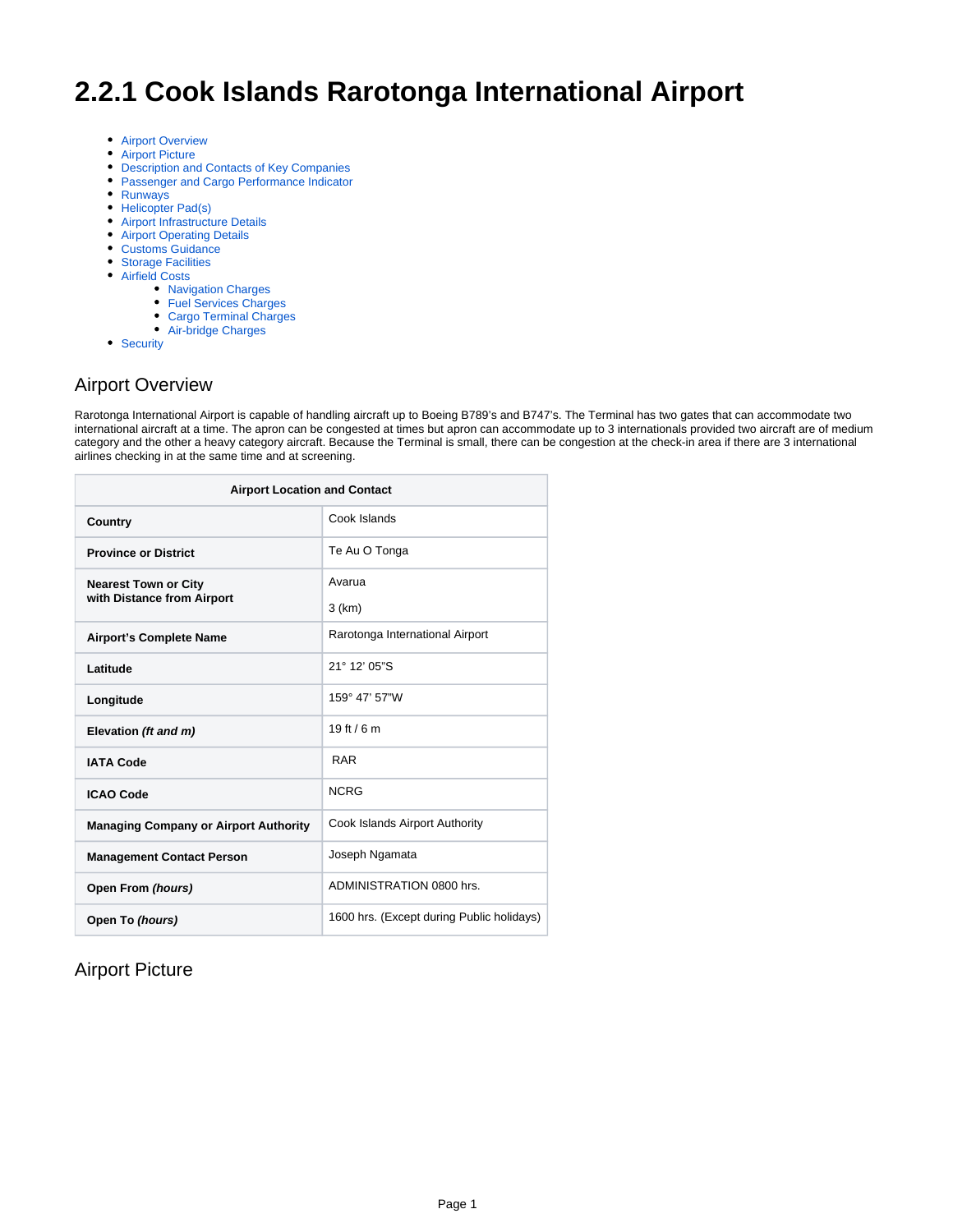

List of Areas identified in image:

Aviation Security services office Rescue Fire Services Airport Authority Administration & Operations Customs, Immigration, Quarantine offices Rental vehicles office Air New Zealand office Air Rarotonga office Cargo Air Rarotonga Hangar DHL Courier services Freight Service Fedex

# <span id="page-1-0"></span>Description and Contacts of Key Companies

International airlines that serve Rarotonga International airport are Air New Zealand, JETSTAR, Virgin Australia and Air Tahiti. JETSTAR, Virgin Australia and Air Tahiti. Ground handling services are handled by Air Rarotonga.

For more information on airport contacts, please see the following link: **[4.5 Airport Companies Contact List](https://dlca.logcluster.org/display/DLCA/4.5+Cook+Islands+Airport+Companies+Contact+List)**

Information on some aviation service providers can be found at: **<http://www.azfreight.com/>**

## <span id="page-1-1"></span>Passenger and Cargo Performance Indicator

There has been a steady increase of passenger and cargo arrivals into Rarotonga over the years. The airport is in the planning process of building a new cargo facility. The size of the new building will be similar the current one.

| <b>Performance for YEAR 2017</b>                   |              |           |                    |  |  |
|----------------------------------------------------|--------------|-----------|--------------------|--|--|
| Per Year<br>Per Month<br>Per Day                   |              |           |                    |  |  |
| <b>Total Aircraft Movements</b>                    | 1929         | 160       | 6                  |  |  |
| <b>Total Passengers</b>                            | 348,017      | 29.000    | 966                |  |  |
| Total Capacity of the Airport (MT)                 | 6.700 MT     | 560 MT    | 20 MT              |  |  |
| Current Activity of the Airport (MT)               | Av. 3.360 MT | Av.280 MT | Varies $2 - 15$ MT |  |  |
| <b>Current use by Humanitarian Flights (UNHAS)</b> | N/a          | N/a       | N/a                |  |  |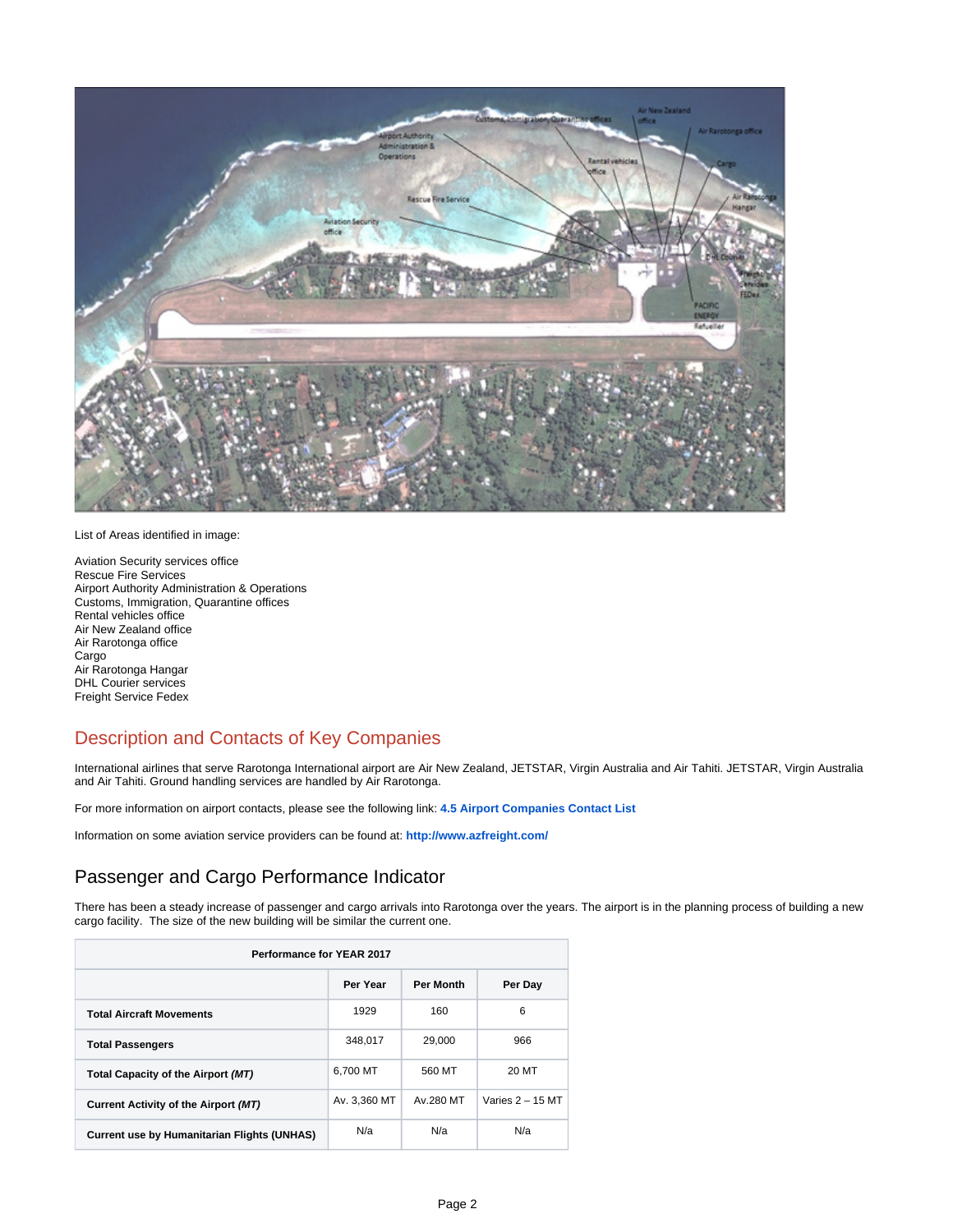The Air NZ Cargo office is not capable of holding multiple units of cargo e.g. a fully laden 777-200 aircraft with about 10 PMCs (Prorate Manual-Cargo), would stretch total storage capacity hence large or regular Importers are asked to uplift their cargo immediately on unloading to allow temporary storage of the balance.

#### <span id="page-2-0"></span>Runways

The condition of the runway is good. Plans are already in place for runway rejuvenation and to improve sealing. An extension to one side of the runway 26, RESA, is expected to be completed by year 2020.

| Single runway                                 |              |  |  |
|-----------------------------------------------|--------------|--|--|
| 2329 (m) X 45 (m)<br><b>Runway Dimensions</b> |              |  |  |
| Orientation                                   | Runway 08/26 |  |  |
| Surface                                       | Concrete     |  |  |

# <span id="page-2-1"></span>Helicopter Pad(s)

There are no designated helicopter pads. The apron in front of the terminal has been used for landings in the past and there is ample space to park on the grassed areas adjacent to the runway if overnight parking is required.

| Helipad #1                       |          |  |  |
|----------------------------------|----------|--|--|
| <b>Present</b>                   | N٥       |  |  |
| Largest Helicopter that can Land | Any size |  |  |
| Width and Length (m)             | N/a      |  |  |
| <b>Surface</b>                   | N/a      |  |  |

## <span id="page-2-2"></span>Airport Infrastructure Details

The Airfield is kept in good condition. A new ILS has just been installed with duel PAPI replacing the TVASIS.

| <b>Customs</b>                   | Yes       | JET A-1 fuel                         | Yes                   |
|----------------------------------|-----------|--------------------------------------|-----------------------|
| Immigration                      | Yes       | AVGAS 100                            | No                    |
| <b>Terminal Building</b>         | Yes       | <b>Single Point Refuelling</b>       | Yes                   |
| <b>Passenger Terminal</b>        | Yes       | <b>Air Starter Units</b>             | Yes                   |
| Cargo terminal                   | Yes       | <b>Ground Power (mobile)</b>         | Yes                   |
| <b>Pax Transport to Airfield</b> | Yes       | <b>Ground Handling Services</b>      | Yes                   |
| <b>Control Tower</b>             | Yes       | <b>Latrine Servicing</b>             | Yes                   |
| <b>Weather Facilities</b>        | Yes       | <b>Fire Fighting Category (ICAO)</b> | CATEGORY 8            |
| <b>Catering Services</b>         | Yes       | <b>De-icing Equipment</b>            | <b>No</b>             |
| <b>Base Operating Room</b>       | Yes       | <b>Parking Ramp Lighting</b>         | Yes                   |
| <b>Airport Radar</b>             | <b>No</b> | Approach & Runway Lights             | Yes no lead in lights |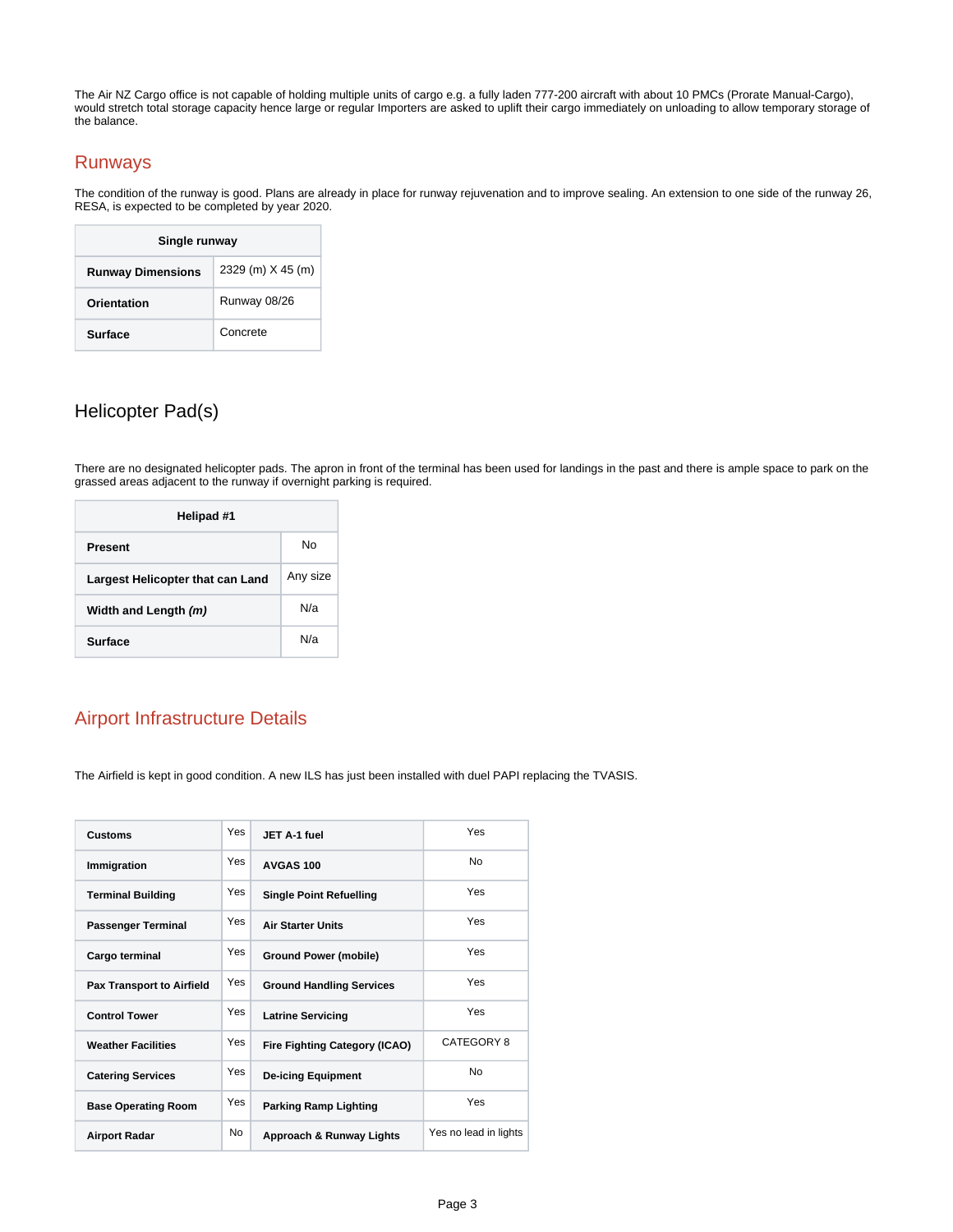| <b>NDB</b> | Yes | <b>VOR</b> | Yes |
|------------|-----|------------|-----|
| <b>ILS</b> | Yes |            |     |

## <span id="page-3-0"></span>Airport Operating Details

| <b>Operating Details</b>                                              |                    |                                                          |     |
|-----------------------------------------------------------------------|--------------------|----------------------------------------------------------|-----|
| 777-300<br>Maximum Sized Aircraft that can be Offloaded on Bulk Cargo |                    |                                                          |     |
| 777-300<br>Maximum Sized Aircraft that can be Offloaded on Pallet     |                    |                                                          |     |
| 7,500<br>Total Aircraft Parking Area (m <sup>2</sup> )                |                    |                                                          |     |
| Storage Area (m <sup>3</sup> and MT)                                  | 1600m <sup>3</sup> |                                                          |     |
| <b>Handling Equipment</b>                                             |                    |                                                          |     |
| Elevators / Hi Loaders                                                | <b>No</b>          | Max Capacity (MT)                                        | N/a |
|                                                                       |                    | <b>Max Height</b>                                        | N/a |
|                                                                       |                    | (m)                                                      |     |
| <b>No</b><br><b>Loading Ramps</b>                                     |                    |                                                          |     |
| <b>Other Comments</b>                                                 |                    | They have a 2.5 tonne forklift to load and unload cargo. |     |

## <span id="page-3-1"></span>Customs Guidance

Passengers arriving and staying in Cook Islands must clear customs at Rarotonga International Airport including passengers transiting en-route to an outer island. Administration hours of work are from 0800-1600 hours Mon-Friday and during international arrivals and departures at Rarotonga International airport. .

For more information on customs in Rarotonga, please see the following link: **[1.3 Customs Information](https://dlca.logcluster.org/display/DLCA/1.3+Cook+Islands+Customs+Information)** 

Email: [www.customs.info@cookislands.gov.ck](http://www.customs.info@cookislands.gov.ck/)

Website: [www.customs.gov.ck](http://www.customs.gov.ck)

#### <span id="page-3-2"></span>Storage Facilities

Storage facilities are limited on the airport, and currently operating at capacity.

#### <span id="page-3-3"></span>Airfield Costs

#### <span id="page-3-4"></span>**Navigation Charges**

Payments for landing charges are to be paid to Cook Islands Airport Authority Administration building in Finance and Accounts section. This can be paid either through handling agent or direct.

| <b>Charges</b> | Aircraft Weight - MTOW (kg) |                        |                |
|----------------|-----------------------------|------------------------|----------------|
|                | $0 - 7.000$                 | <b>Under 400,000kg</b> | Over 400,000kg |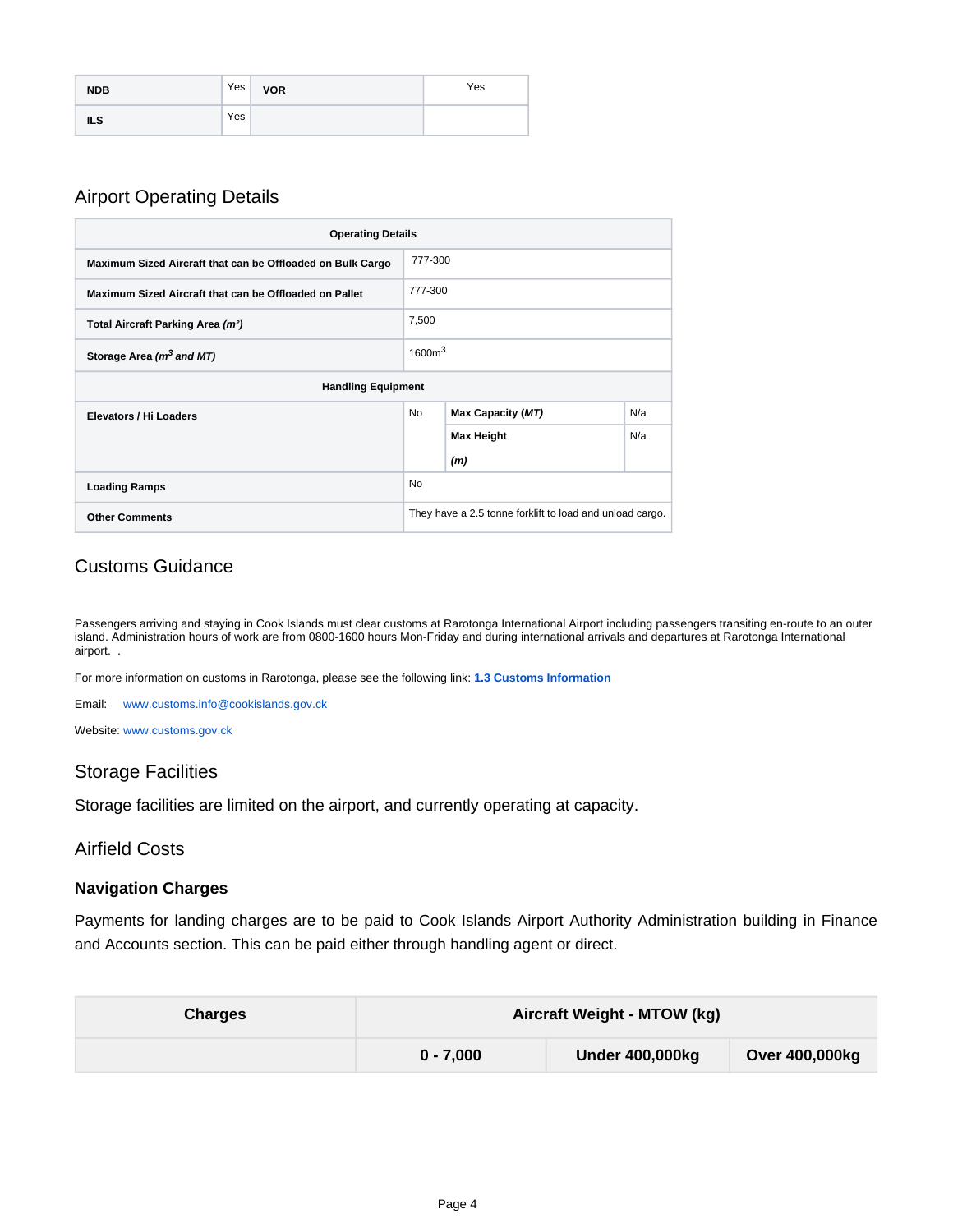| <b>Navigation (per journey) USD - \$</b>                                     | NIL (Upper airspace<br>charges with Auckland<br>Oceanic)     | NIL (Upper airspace<br>charges with Auckland<br>Oceanic)     | NIL (Upper<br>airspace charges<br>with Auckland<br>Oceanic)     |
|------------------------------------------------------------------------------|--------------------------------------------------------------|--------------------------------------------------------------|-----------------------------------------------------------------|
| Landing USD - \$                                                             | \$1.59                                                       | \$9.09                                                       | \$14.25                                                         |
| <b>Night Landing USD - \$</b>                                                | same as above $+$ \$35.18                                    | same as above $+$ \$35.18                                    | same as above +<br>\$35.18                                      |
| Night Take-Off USD - \$                                                      | same as above $+$ \$35.18                                    | same as above $+$ \$35.18                                    | same as above +<br>\$35.18                                      |
| Parking                                                                      | first 4 hours free, Each<br>hour thereafter is \$10<br>/hour | first 4 hours free, Each<br>hour thereafter is \$10<br>/hour | first 4 hours free,<br>Each hour<br>thereafter is \$10<br>/hour |
| <b>Handling Charges</b>                                                      | \$4.64                                                       | \$4.64                                                       | \$4.64                                                          |
| (INTL Pax Terminal charge per<br>handling arriving & departing<br>passenger) |                                                              |                                                              |                                                                 |

#### <span id="page-4-0"></span>**Fuel Services Charges**

The main refueller is Pacific Energy. There are various rates depending on the Customer's annual volumes. Regular customers are the Airlines that operate in/out of Rarotonga. Adhoc (non-schedule flights) will usually work with international bulk fuel agents that have contracts with PACENERGY:

- 1. WFS
- 2. UVair
- 3. Jetex
- 4. AEG or
- 5. Avfuel

The PAP prices(posted airport price) as follows:

|         | Price per Litre USD - \$                     |
|---------|----------------------------------------------|
| Jet A-1 | 435,78 USC/Gal<br><b>USD\$ 1.1512 /Litre</b> |
| Avgas   | N/a                                          |

# <span id="page-4-1"></span>**Cargo Terminal Charges**

| <b>Import Charges</b>                                                                                                                           |                                       |                                          |  |  |
|-------------------------------------------------------------------------------------------------------------------------------------------------|---------------------------------------|------------------------------------------|--|--|
| <b>Type of Charge</b>                                                                                                                           | Rate NZD -\$ per<br><b>Kg or Unit</b> | Rate NZD -\$ per Kg or<br>Unit incl. VAT |  |  |
| <b>Cargo Administration Fee</b>                                                                                                                 | \$25.00                               | \$28.75                                  |  |  |
| Applies to all import port master air waybills processed through the Air NZ Cargo terminals<br>in Rarotonga                                     |                                       |                                          |  |  |
| <b>Storage General Cargo Fee</b>                                                                                                                | \$25 Minimum / 20<br>cents per Kg     | \$28.75 Minimum / 23<br>cents per Kg     |  |  |
| Storage is free for general cargo for the 96 hours following actual arrival time of the aircraft<br>thereafter the storage charge is applicable |                                       |                                          |  |  |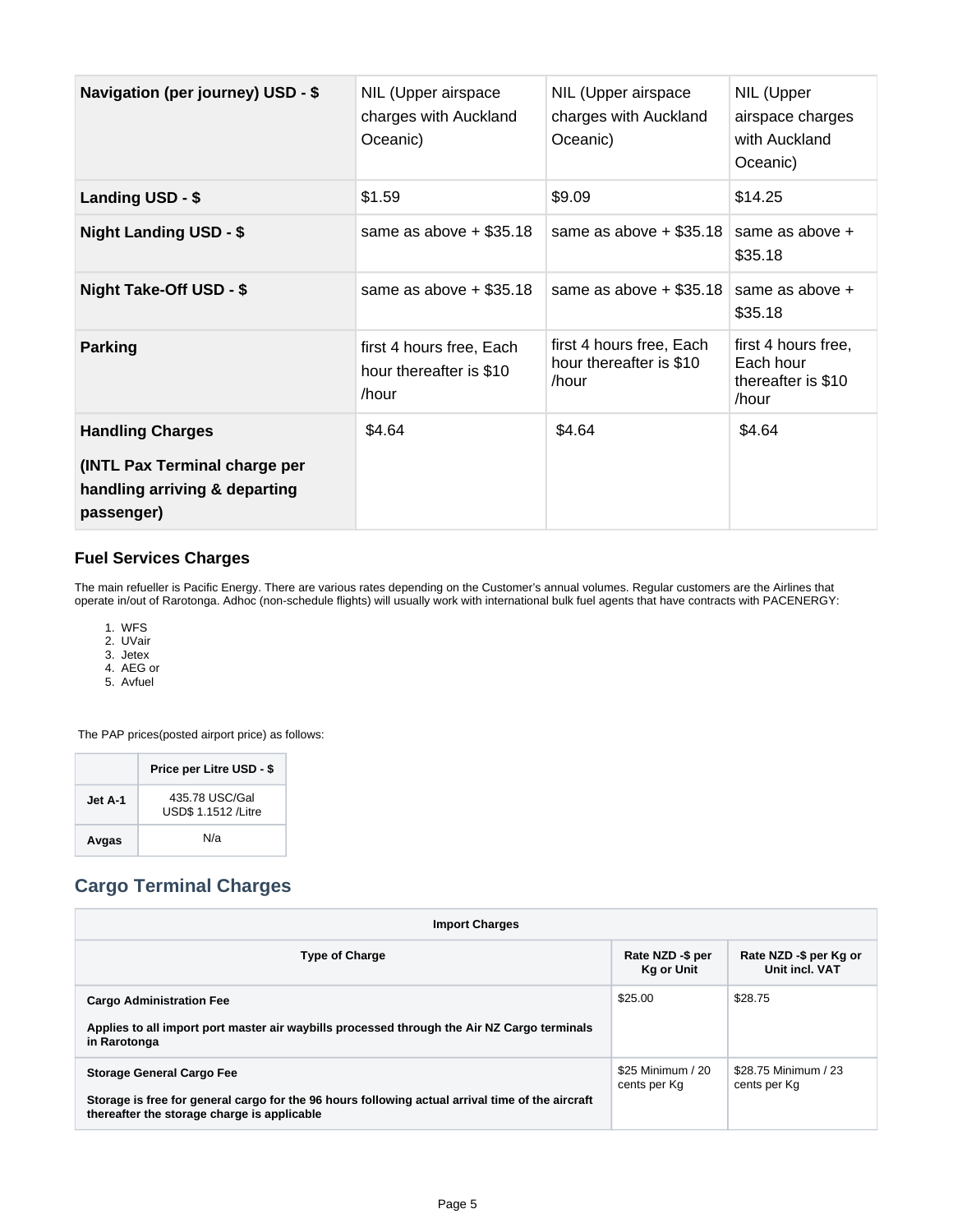| Storage Consolidated / Chilled & Valuable Cargo Fee<br>Storage is free for Consolidated Cargo for the 24 hours following actual arrival time of the<br>aircraft thereafter the storage charge is applicable. | \$25 Minimum / 20<br>cents per Kg        | \$28.75 Minimum / 23<br>cents per Kg  |
|--------------------------------------------------------------------------------------------------------------------------------------------------------------------------------------------------------------|------------------------------------------|---------------------------------------|
| <b>Bag Tag Customs Bond Fee</b><br>Handling of Customs held Baggage in bonded area                                                                                                                           | \$30 per piece                           | \$34.50 per piece                     |
| <b>Loose Handling Fee Import</b><br>Applies to all Import cargo requiring breaking down for delivery                                                                                                         | \$5 Minimum / 5<br>cents per Kg          | \$5.75 Minimum / 5.75<br>cents per Kg |
| <b>AVI Handling Fee Import</b><br>Handling charges for Import Dog & Cat shipments                                                                                                                            | \$30 per piece                           | \$34.50 per piece                     |
| Delivery After-hours Fee                                                                                                                                                                                     | Pricing on request and by agreement only |                                       |

| <b>Export Charges</b>                                                                                                                                                                                                                                                                                |                                                    |                                            |
|------------------------------------------------------------------------------------------------------------------------------------------------------------------------------------------------------------------------------------------------------------------------------------------------------|----------------------------------------------------|--------------------------------------------|
| <b>Type of Charge</b>                                                                                                                                                                                                                                                                                | Rate<br>NZD-\$<br>per Kg<br>or Unit                | Rate NZD-\$<br>per Kg or<br>Unit incl. VAT |
| <b>Cargo Administration Fee</b>                                                                                                                                                                                                                                                                      | \$25.00                                            | \$28.75                                    |
| Applies to all export master air waybills processed through the Air NZ Cargo terminals in Rarotonga                                                                                                                                                                                                  |                                                    |                                            |
| <b>Terminal Security Fee</b><br>Applies to all outbound shipments                                                                                                                                                                                                                                    | \$15<br>Minimum /<br>3 cents per<br>Кg<br>(Minimum | \$17.25 Minimum<br>/3.45 cents per<br>Kg   |
|                                                                                                                                                                                                                                                                                                      | retail only)                                       |                                            |
| <b>Security Screening Fee</b><br>Applies to all outbound cargo                                                                                                                                                                                                                                       | \$3.50 per<br>piece                                | \$4.03 per piece                           |
| <b>Storage Valuable Cargo Fee</b><br>Applies to all valuable shipments that are delivered to the cargo terminal more than 90 minutes prior to the<br>scheduled aircraft departure time. Valuable cargo presented 90 minutes or less from the scheduled<br>aircraft departure time is free of charge. | \$50<br><b>Minimum</b><br>$/40$ cents<br>per Kg    | \$57.50<br>Minimum / 46<br>cents per Kg    |
| <b>Dangerous Goods Fee</b><br>Applies to all export shipments that contain dangerous goods that require the certification and cargo<br>checked.                                                                                                                                                      | \$70.00                                            | \$80.50                                    |
| <b>Dangerous Goods Fee</b><br>IATA Agent - Dangerous goods certified<br>Applies to all export shipments that contain dangerous goods that presented with all cargo and documents<br>fully compliant with the IATA Dangerous Goods regulations.                                                       | \$52.00                                            | \$59.80                                    |
| <b>Loose Handling Fee Export</b><br>Applies to all export cargo presented loose for carriage                                                                                                                                                                                                         | \$5<br>Minimum /<br>5 cents per<br>Кg              | \$5.75 Minimum<br>/5.75 cents per<br>Kg    |
| <b>AVI Handling Fee Export</b><br>Handling charges for export Dog & Cat shipments                                                                                                                                                                                                                    | $$30$ per<br>piece                                 | \$34.50 per<br>piece                       |
| <b>Acceptance After Hours Fees</b>                                                                                                                                                                                                                                                                   | Pricing on request and by<br>agreement only        |                                            |

<span id="page-5-0"></span>**Air-bridge Charges**